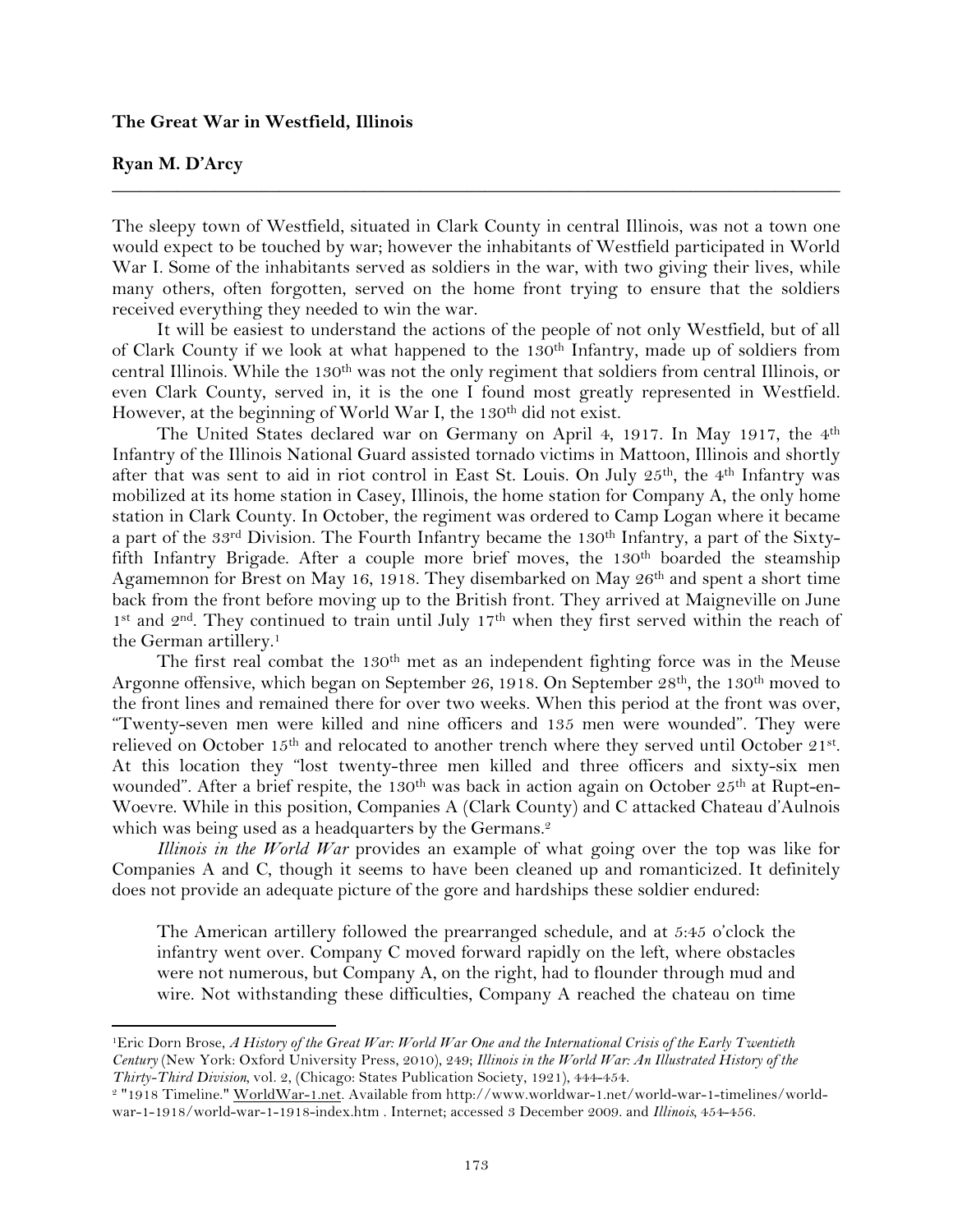and charged beside Company C against the many machine gun emplacements. The gunners were bombed or bayoneted until all resistance had been stamped out and the garrison overwhelmed. Prisoners were quickly lined up; arms, ammunition, and supplies were destroyed, and in fifteen minutes the attacking force was on its way back. One German officer and twenty-two men were delivered behind the American lines. They were forced to carry the eight Illinois men who had been wounded and the bodies of two who had been killed in the fight.<sup>3</sup>

The last major offense of the war for the 130<sup>th</sup> Infantry was an attack on Marcheville on November  $10^{th}$ , 1918, the day before the armistice was signed. The attack was successful early on thanks to the cover of fog, but quickly devolved into a bloodbath. The Americans took Marcheville, but were not able to hold it long because the Germans quickly counterattacked. The Americans, however, managed to maintain their position and, with the assistance of artillery, drove the Germans back. The late hour of this attack made it one of the last engagements of the war. *Illinois in the World War* does not, however, make it clear how many casualties the 130th suffered hours before the armistice, only vaguely stating, "American losses had been severe." In consideration of what some of the fighting had been, the 130<sup>th</sup> Infantry ended the war remarkably intact. Their list of casualties numbered 25 officers and 640 soldiers from July 12<sup>th</sup> to November 11<sup>th</sup>.<sup>45</sup>

The 130<sup>th</sup> finally returned to the United States on May 20<sup>th</sup>, 1919, where they visited Chicago and participated in a great parade and celebration before going to Camp Grant in Rockford. All of the men were discharged by May 31, 1919. The men served approximately two years from the first drafts to the end of the war.6

The official history represented in *Illinois in the Great War* does not present a good view of how individual soldiers felt about the war. For that, it is necessary to turn to letters from Herbert Huey, who served in Company A of the 125<sup>th</sup> Infantry. Huey, though somewhat linguistically challenged, presents a great insight into the hopes, fears, and realities of a soldier's life. For instance, Huey stated, in a letter dated July 7, 1918, that he missed his family but that he was having a great time in the army. In his own words, he said "I am sure getting [sic] plenty to eat down here and I am having a good time we go to the show every night and prize fight." However, this optimistic sounding letter was quickly followed by another, the first in a stream of letters asking his wife to write him. On July 15<sup>th</sup> he wrote, telling his wife Bess, "I have not got only one letter sence I bin down here I would like to get a letter or two you right and tell me all the news in town." He also showed the wonder of a man coming from Marshall, Illinois, a sundown town, at seeing large numbers of blacks. He noted that "this is some town down here there is a lot of nigers down here."7

It sounds as though Huey had a rough start to his term of service. In a letter on July 7th he stated that he was going to the doctor so he could "lucke at my lungs they are bad." This was followed by an undated letter from Camp Taylor, Kentucky in which he repeated that his "lungs is [sic] bad" and added that "next Saturday we get out of corntine [quarantine]." Although it is difficult to tell from his bare description, it seems that Huey caught the "Spanish

<sup>3</sup> *Illinois*, 457.

<sup>4</sup> Ibid., 158-161.

<sup>5</sup> Ibid., 463.

<sup>6</sup> Ibid., 466.

<sup>7</sup> Herbert Huey, Unknown, to Bess Huey, Marshall, IL, 7 July 1918, transcript in the hand of unknown, Clark County Genealogical Library, Marshall, Illinois. and Herbert Huey, Unknown, to Bess Huey, Marshall, IL, 15 July 1918, transcript in the hand of unknown, Clark County Genealogical Library, Marshall, Illinois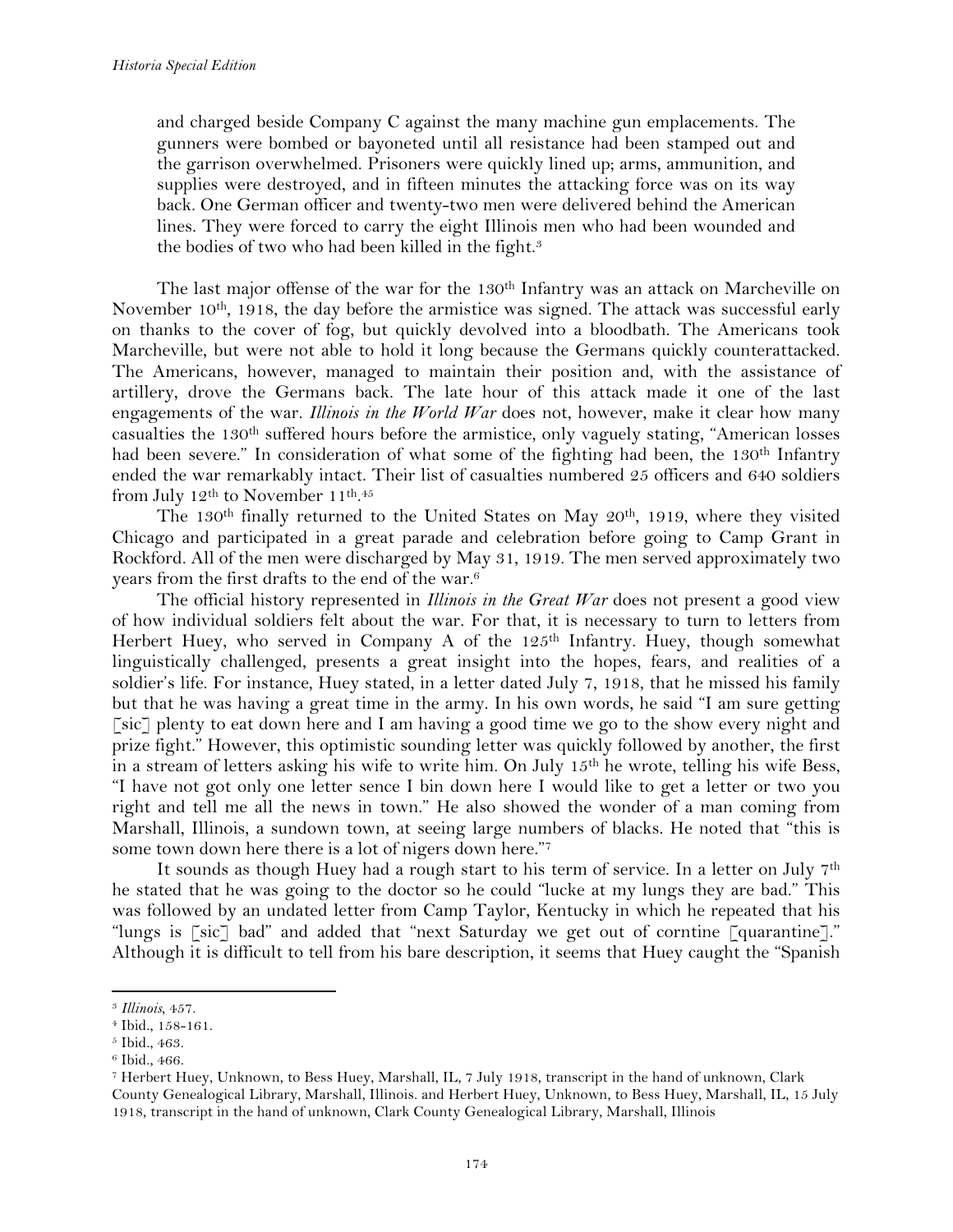Influenza", the great pandemic that was in its early stages of ravaging the world. John Barry, throughout his book *The Great Influenza*, made the case that the highly overcrowded army camps were places where the influenza virus could spread and do the most harm.8

Huey's mood seemed to grow bleaker the longer he was away from his family. He noted the great July heat at Camp Beauregard, Louisiana. He also asked that his wife write again soon because he was "some lomcen [lonesome]." He also noted his wonderment at strange sights like "a creak that was about five miles long" in New Orleans, presumably the Mississippi River, further presenting his estrangement from his situation.<sup>9</sup>

Huey's first description of combat was in a letter dated only "1918" and continued with his usual lack of punctuation. He described his situation:

I just got back from the lines and it  $\lceil i \rceil$  bad but the dutch  $\lceil$  presumably Germans $\lceil$ are sure going back we went over the top several time and the dutch do run when they see us coming over but we got some of them I have got the bad feet so I can't hardly walk on them but I go just the same.... I wish I was back home so I could get a good nigh sleep[ $\lceil \cdot \rceil^{10}$ 

His description of combat, and even more, trench life, creates a bleak picture. However, Huey ended this letter with a request for candy from home to help raise his spirits. As will be noted later, this is one of the many roles performed by the people back home. His description of life on the front apparently was enough that he did not want to mention his injuries until later. In a letter dated December 29, 1918 he said that two bullets struck him, one in his finger and the other in his foot.11

Huey had another letter dated Thursday November 28, 1918, Thanksgiving Day. In this letter to his mother, he noted that he was separated from his company, but not how. This is another example of how the "official" version of the war glosses over some facts, including that some soldiers got separated from their companies. This separation, however, makes it curious that Huey should question why he had not been receiving mail from his wife. For example, he complained in his letter to his mother dated January 22, 1919 that "I got a letter from Bess it was mailed Dec 21 and I did get the 18 of Jan and that is all I have got since I have been over here." This lack of mail was obviously having a negative effect on him. He noted his suspicions when he asked that his mother write him and tell him if Bess, his wife, and his children "are living at the same place or not she dont tell me noting […] I dont think Bess thinks any thing of me any more but I would like to see them all any way."12

Huey also described some of the difficulties he faced after the armistice. A letter he wrote in January 1919 stated that he was sleeping in a bed for the first time since he was in Europe.

<sup>9</sup> Herbert Huey, Camp Beauregard, to Bess Huey, Marshall, IL, 20 July 1918, transcript in the hand of unknown, Clark County Genealogical Library, Marshall, Illinois. and Herbert Huey, Unknown, to Bess Huey, Marshall, IL, July 1918, transcript in the hand of unknown, Clark County Genealogical Library, Marshall, Illinois.

<sup>8</sup> Huey, 7 July 1918. and Herbert Huey, Camp Taylor, to Bess Huey, Marshall, IL, unknown date, transcript in the hand of unknown, Clark County Genealogical Library, Marshall, Illinois. and John M. Barry, *The Great Influenza: The Epic Story of the Deadliest Plague in History* (New York: Viking, 2004).

<sup>10</sup> Herbert Huey, Unknown, to Bess Huey, Marshall, IL, 1918, transcript in the hand of unknown, Clark County Genealogical Library, Marshall, Illinois. and Herbert Huey, Unknown, to Paul Huey, Lucile Huey, Very Huey, and Bess Huey, Marshall, IL, 29 December 1918, transcript in the hand of unknown, Clark County Genealogical Library, Marshall, Illinois.

<sup>11</sup> Ibid.

<sup>12</sup> Herbert Huey, Gullurt Farm, to mother Huey, Marshall, IL, 22 January 1919, transcript in the hand of unknown, Clark County Genealogical Library, Marshall, Illinois.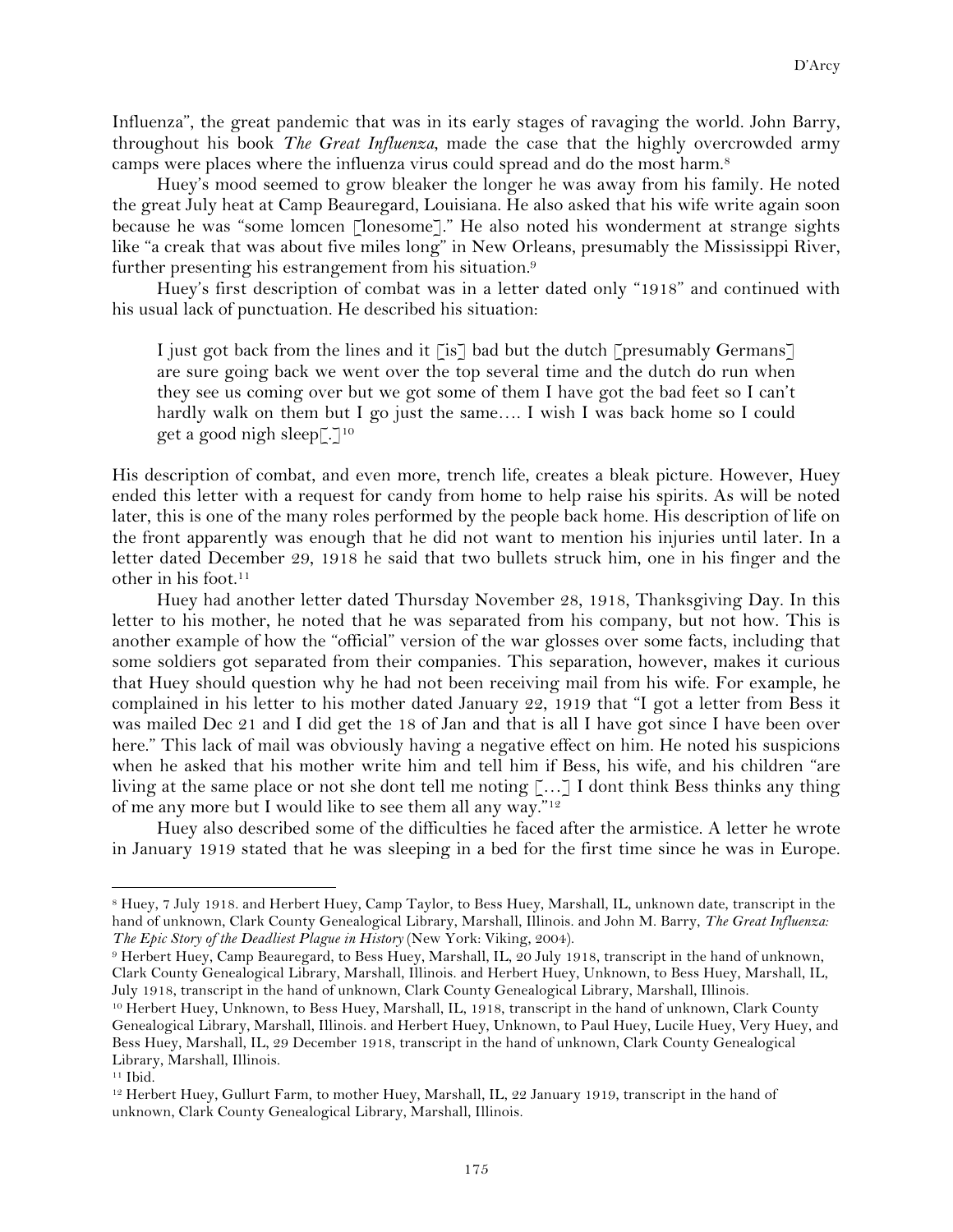!!!!!!!!!!!!!!!!!!!!!!!!!!!!!!!!!!!!!!!!!!!!!!!!!!!!!!!!!!!!

He also noted that he was having a hard time understanding "this frog talk", which generally meant French, but probably meant German in this instance considering his location in Gullerhein (Gullesheim?), Germany. He also noted that he had "lots of cudies," or lice. In essence, this letter described a bad situation, but one that was improving.<sup>13</sup>

Huey mailed a letter from Gulliem (still probably Gullesheim), Germany dated March 10, 1919; well after the war was over. Apparently the mail system was working better as he received three letters in one day. He noted that "I got one [letter] from my mother and she gave me hell to the same as you" which I understand to mean they both responded to his accusations that his wife did not care for him anymore simply because he did not receive mail. He also made a casual remark about the censorship on the mail, noting that "I cant right what I want to for you know that It would not come home but I can tell it when I get there."<sup>14</sup>

Although Huey spent so much time abroad in Europe, it apparently did not change him, as a small town person. He noted in a letter dated May 14, 1919, his first back in the United States, that he had gone to New York City the night before, but that "the town is to [sic] big for me but we had a good time." It is clear looking at this letter that the joviality of his first letters during his service is long gone and that his attitude is one of much greater reserve. His final post card of May 17, 1919 noted that he was on his way to Camp Grant in Rockford to be discharged and that he would be on his way home soon, which would allow him to return home well before the 130<sup>th</sup> Infantry.<sup>15</sup>

As noted earlier in Huey's letters, an important aspect of the war was the activity that occurred on the home front. This activity is exceedingly difficult to document. Westfield has no surviving newspapers from the World War I period and I only found copies of the *Clark County Democrat*, a newspaper focused on Marshall, Clark County's seat. This newspaper is problematic because it is very politically biased toward the Democratic Party. It does not present an unbiased view of the political atmosphere during WWI, nor does was I able to find a corresponding newspaper to balance out the biases present within.

I quickly realized while studying the *Clark County Democrat* that the major focus was on the activities of the Red Cross. For instance, an ad on December 19, 1917 stated, "The Man Who is Not For The Red Cross is Against Humanity." This language shows the strong attitudes towards about the supporting the Red Cross and the war effort in general. Another ad on April 24, 1918, *Clark County Democrat* wrote, "Blood or Bread. Others are giving their blood. You will shorten the war – save life if you eat only what you need and waste nothing." Unlike the other ad, this one requested that Americans conserve food so that as much as possible may go to the soldiers, a trend often noted during World War I. It also became readily apparent that there was a competition within the community to see which could provide the most aid to the soldiers. An example of this occurred in the January 2, 1918 edition of the *Clark County Democrat*. The first sentence of an article entitled "Post Office News" stated that "Westfield is running Marshall a close race in the sale of War saving and Thrift stamps." First, it shows evolution in the times, that any news about happenings at the post office should become front page news. Second, this statement shows inherent competition. However, the competition here should hardly be considered to be such if rendered on a per capita basis. Marshall is now, and was in 1918, a significantly larger community than Westfield, therefore making this

<sup>13</sup> Herbert Huey, Gullerhein, to mother and father Huey, Marshall, IL, January 1919, transcript in the hand of unknown, Clark County Genealogical Library, Marshall, Illinois.

<sup>14</sup> Herbert Huey, Gulliem, to Bess Huey, Marshall, IL, 10 March 1919, transcript in the hand of unknown, Clark County Genealogical Library, Marshall, Illinois.

<sup>15</sup> Herbert Huey, Camp Mills, to Bess Huey, Marshall, IL, 14 May 1919, transcript in the hand of unknown, Clark County Genealogical Library, Marshall, Illinois.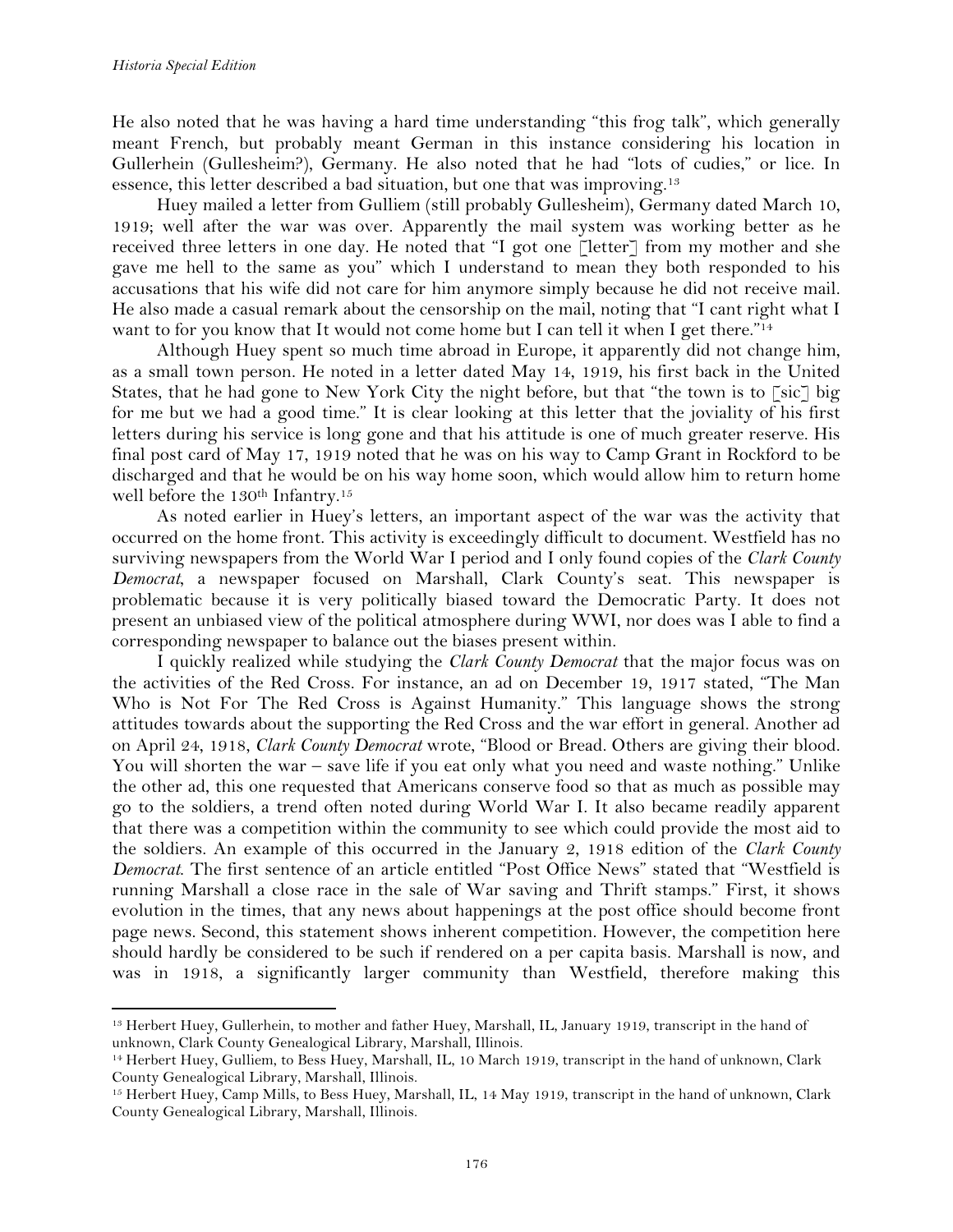competition unsound, but productive nonetheless. This same article made note of the efforts of the post office to collect magazines for the soldiers, yet another home front effort. Another interesting note from the *Clark County Democrat* was that they found the "German-Americans in this county very patriotic." This should not have been difficult to do as most of the families in Clark County can trace their ancestry to Germany.16

The competition in Clark County began to separate as the war proceeded. Westfield, the fourth largest town in Clark County, was clearly in the lead selling war savings and thrift stamps on January 16, 1918. However, it is also apparent that the effort was collaborative county-wide. The Liberty Loan drives and the Red Cross activities were conducted by the joint efforts of the communities in Clark County as evidenced by the commendations given to the various workers from the multiple communities. Also, as expected, the small village of Westfield could not keep up with its competitors for long. Marshall, Casey, and Martinsville each outsold Westfield in the 3rd Liberty Loan Drive. Each of these towns is larger than Westfield and is listed in order of dollars sold, which, coincidentally parallels the population size of each community. The county continually raised money above its quotas for the Liberty Loans or the Red Cross.17

The front page of the *Clark County Democrat* was increasingly consumed by two major items or topics. First, the paper tried to get people to conserve or cut their use of everything from oil to sugar and to donate things they already have, such as metals or peach pits (used to make carbon for gas masks). Second, the paper increasingly published letters from soldiers. This undoubtedly caused people to see a purpose for what they were sacrificing. If they could imagine that their sacrifices were saving the lives of people they know, then one could assume they would be that much more likely to conserve. It is possible that this effect was achieved by the newspaper staffs' design rather than by coincidence.18

Not everyone was enthusiastic about sacrificing for the good of the soldiers. The January 9, 1918 edition of the *Clark County Democrat* noted an amusing story about Christmas treats at Richwoods School, a one-room school outside of Westfield. The teacher and the school board decided to spend the money, usually spent on Christmas treats for the students, by donating to the Red Cross. This upset the students and they accordingly locked the teacher out of the school from Monday through Friday. "On Friday, she was seized, bound with rope, placed in a buggy and driven about the community." One of the students was injured when the teacher hit him/her over the head with a club trying to defend herself. However, the situation was calmed by "a sharp lecture by the State's Attorney and County Superintendent, administered to the directors, pupils and teacher".19

Another concern during World War I, as noted earlier by Herbert Huey, was the Great Influenza. The first wave of the influenza pandemic crashed across the United States in the late spring and summer of 1918. In the 2008 edition of *Historia*, Krystal Rose, a graduate student in History, said, "Newspapers hinted at a problem with influenza overseas, but for the most part it was ignored by the general public. However, what the general public overlooked, local authorities did not fail to recognize."21 This was the case with Clark County as well. The newspaper did not report on influenza in Clark County until after the authorities had already taken preemptive measures. Clark County was not the only county in the area to aggressively

<sup>19</sup> *Marshall (Illinois) Clark County Democrat*, 9 January 1918.

<sup>16</sup> *Marshall (Illinois) Clark County Democrat*, 19 December 1917, 2 January 1918, 13 March 1918, and 24 April 1918.

<sup>17</sup> *Marshall (Illinois) Clark County Democrat*, 16 January 1918, 27 March 1918, 1 May 1918, 29 May 1918.

<sup>18</sup> *Marshall (Illinois) Clark County Democrat*, 4 September 1918, 14 August 1918, and 25 September 1918.

<sup>21</sup> Krystal Rose, "Called to Death: A Case Study on the 1918 Influenza Pandemic in Coles County, Illinois." *Historia* 17 (2008), 3-4.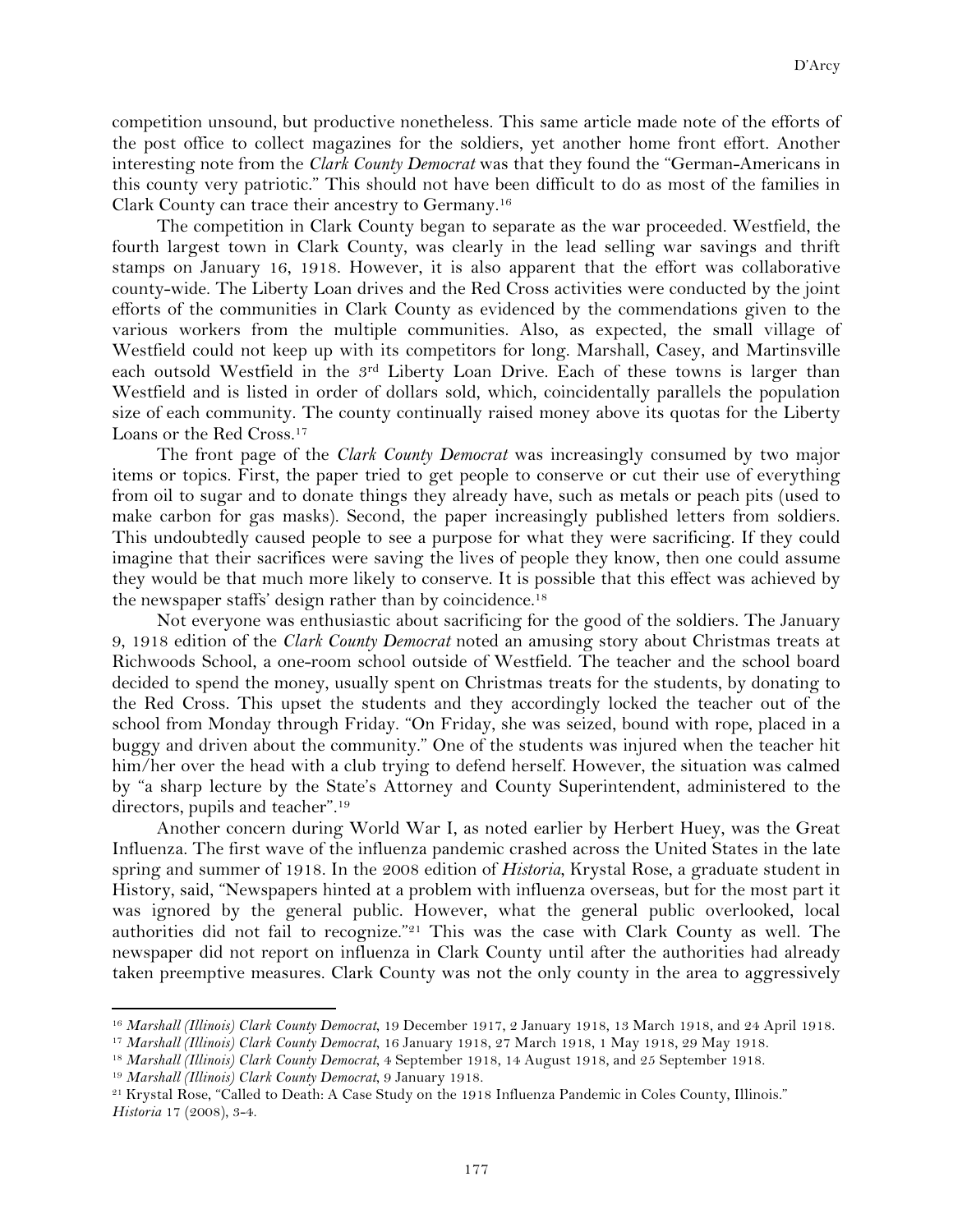try to prevent the spread of the flu. For example, "Hiring a school nurse and increasing expenditures on things such as health supplies were actions implemented to prevent the spread of the disease throughout Coles County", Clark County's neighbor.<sup>22</sup>

The second wave was more lethal. According to Rose, in Coles County, "By October, the height of public disruption occurred with the closings for Coles County rapidly accumulating; schools, beauty shops, churches, movie theaters, and Red Cross meetings were not spared."23 Much as Rose noted in her study on Coles County, the *Clark County Democrat* showed a definite increase in the number of obituaries, especially for people who died of influenza. An article in the *Clark County Democrat* entitled "The Influenza Situation Here" had this to say in October 1918:

Many cases of influenza have developed here in the past week, but the situation is not alarming. Generally the cases are of a mild nature but there are a few developing pneumonia, which is very serious. So far only one death has been caused by the epidemic here. However, it behooves our people to take every precaution to avoid the disease. The Board of Health at a meeting Sunday, decided that all schools, churches and theatres should be closed during the week.

John Barry noted that often fundraising for the war was considered more important than avoiding other people in order to prevent the spread of the flu. Rose's nearby comparison may offer a model by which we can understand the last days of World War I in Clark County. According to her, the number of influenza deaths in Coles County nearly equaled deaths from all other causes during the month of October. An examination of the *Clark County Democrat*  presents the same results.24

According to Rose, Coles County suffered from a third wave of the influenza in which "influenza-related deaths did outnumber the 'other' causes of death."<sup>25</sup> Likely, the same occurred in Clark County, its neighbor, and especially in Westfield, which is situated right on the county line. There is evidence that there was a third wave of influenza in Clark County besides that in the local newspapers. In this instance, Herbert Huey received a letter while in Europe that stated, "Howard and the kid had the flu" back in Marshall in January 1919.26

Doubtless, influenza affected the ability of the citizens of Clark County to assist its soldiers during the last month and a half of combat and on into the occupation that followed. However, this again falls into the category of problems on the home front which is no more present in the collective memories of the people of Clark County than are recollections of the intercommunity competitions to sell the most war bonds for the Liberty Loan drives or to raise the most money for the Red Cross. The communities' collective memories seem focused on the sacrifices of the soldiers of World War I to a much greater, and arguably justified, extent than they do on the sacrifices and lived realities of people on the home front.

I have examined the realities of war for the soldiers as well as the efforts and obstructions to those efforts, of people on the home front to assist in the war effort. Herbert Huey presented a good case study of how it affected the soldier, but what were the affects at home?

The village of Westfield had 95 men serving out of a population that numbered a little over 900 in 1920, so about 10 percent. Many of these men were brothers or cousins, related by

<sup>22</sup> Barry, 208-209.

<sup>23</sup> Rose, "Called to Death", 3-4.

<sup>24</sup> *Marshall (Illinois) Clark County Democrat*, 2 October 1918 and 16 October 1918. and Rose, "Called to Death", 10.

<sup>25</sup> Rose, "Called to Death", 11.

<sup>26</sup> Huey, 22 January 1919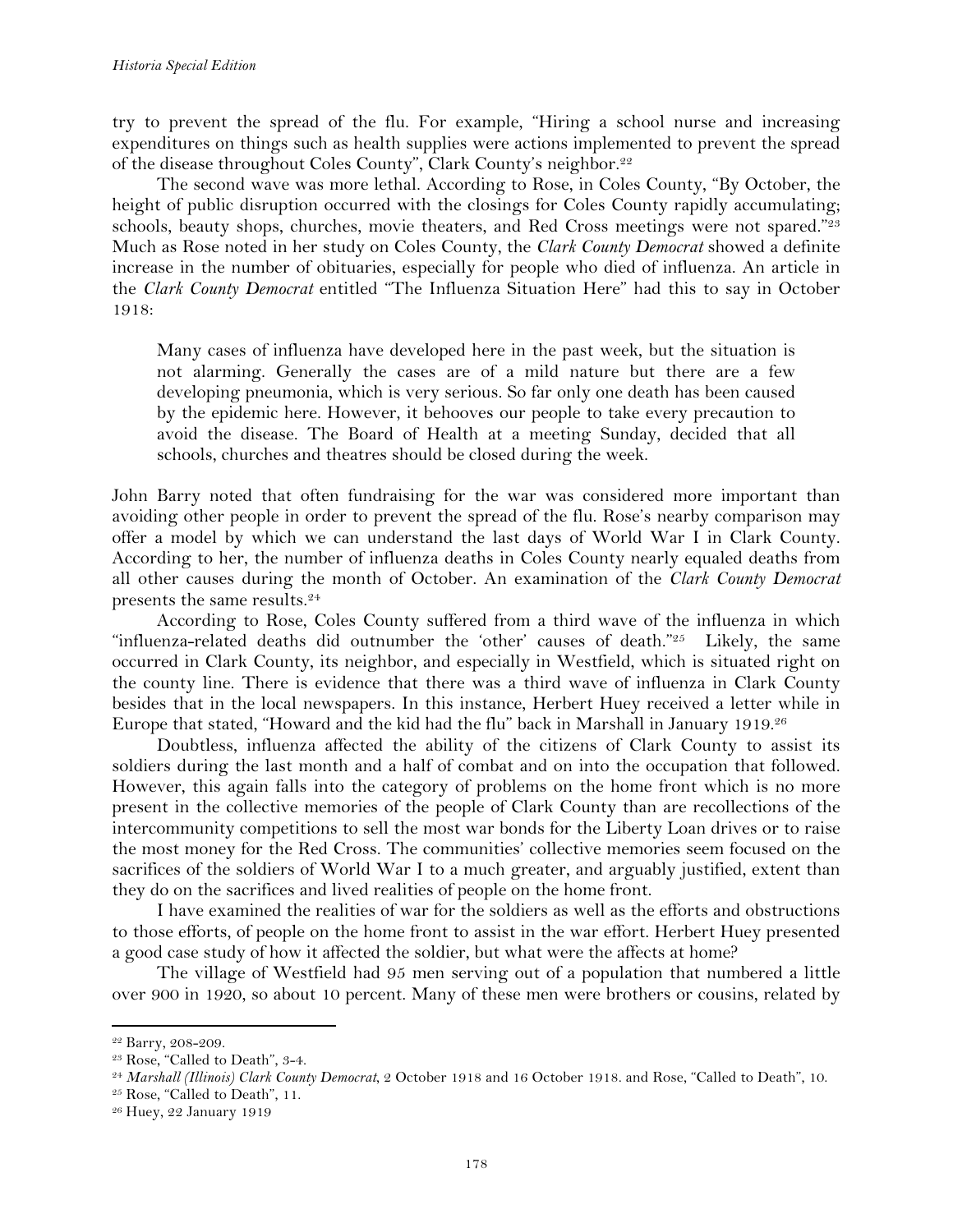marriage or blood. Of the 95 soldiers, 60 served overseas and the other 35 never made it out of camp. The vast majority of the soldiers who served overseas were in the army. Three served in the navy and only one in the marines. Of the few soldiers for whom I have been able to locate information, they served in Company A of the 130<sup>th</sup> Regiment of the 33<sup>rd</sup> Division. This was determined by walking around the local cemetery, Maple Hill Cemetery, and noting what was marked on the headstones.<sup>27</sup>

Two soldiers died in Europe, making the combat deaths for Westfield residents just over two percent. Corporal Ralph Weeden died on October 8, 1918 (Image 1) and John H. Zellers's stone placed his death at a vaguer 1918 (Image 2). Therefore, Weeden most likely would have died in the Meuse-Argonne Offensive and Zellers most likely would have also. Thus, the people of Westfield had a great shock. They lost two soldiers shortly after their regiment entered combat. There is no doubt that these wounds were still fresh when their comrades returned home in May, especially considering that there were no more combat deaths after them.



Image 1: Ralph Weeden headstone Image 2: John Zellers headstone

!!!!!!!!!!!!!!!!!!!!!!!!!!!!!!!!!!!!!!!!!!!!!!!!!!!!!!!!!!!!

纳作

After returning home, the soldiers, as noted earlier, were treated to parades and celebrations in big cities. Not to be outdone, the soldiers of Westfield returned home to the same. A photograph in *The History of Westfield, Illinois* shows the returned soldiers marching in full uniform through downtown Westfield. They would arrive at the village park where a fundraiser was being held in their honor to raise money to start an American Legion Post in Westfield (Image 3), which is today the Weeden-Zellers Post.

Little can be concluded from this study of World War I in Clark County, and more specifically Westfield, Illinois. The topics covered are broad and far reaching. The material at hand is also scarce. Much more extensive research, especially archival research is necessary to come to meaningful conclusions about the history of Clark County in World War I. However, there are generalities that can be made from the sources presented in this work. The first generality is that Clark County largely fit into the national model. A significant number of men responded to their nation's call and served in the war. Second, while the soldiers fought in the war they sometimes became disillusioned about the war as evidenced in Herbert Huey's letters home. Third, the home front was very active in competitively trying to provide for all of the needs of the soldiers and not permitting "slackers." Fourth, the influenza pandemic of 1918 created major problems both for soldiers overseas and for workers on the home front. Neither

<sup>27</sup> Hurst Kesler, ed., *History of Westfield, Illinois and Northwest Clark County 1981* (Shawnee Mission, Kansas: Inter-Collegiate Press, 1981), 24.